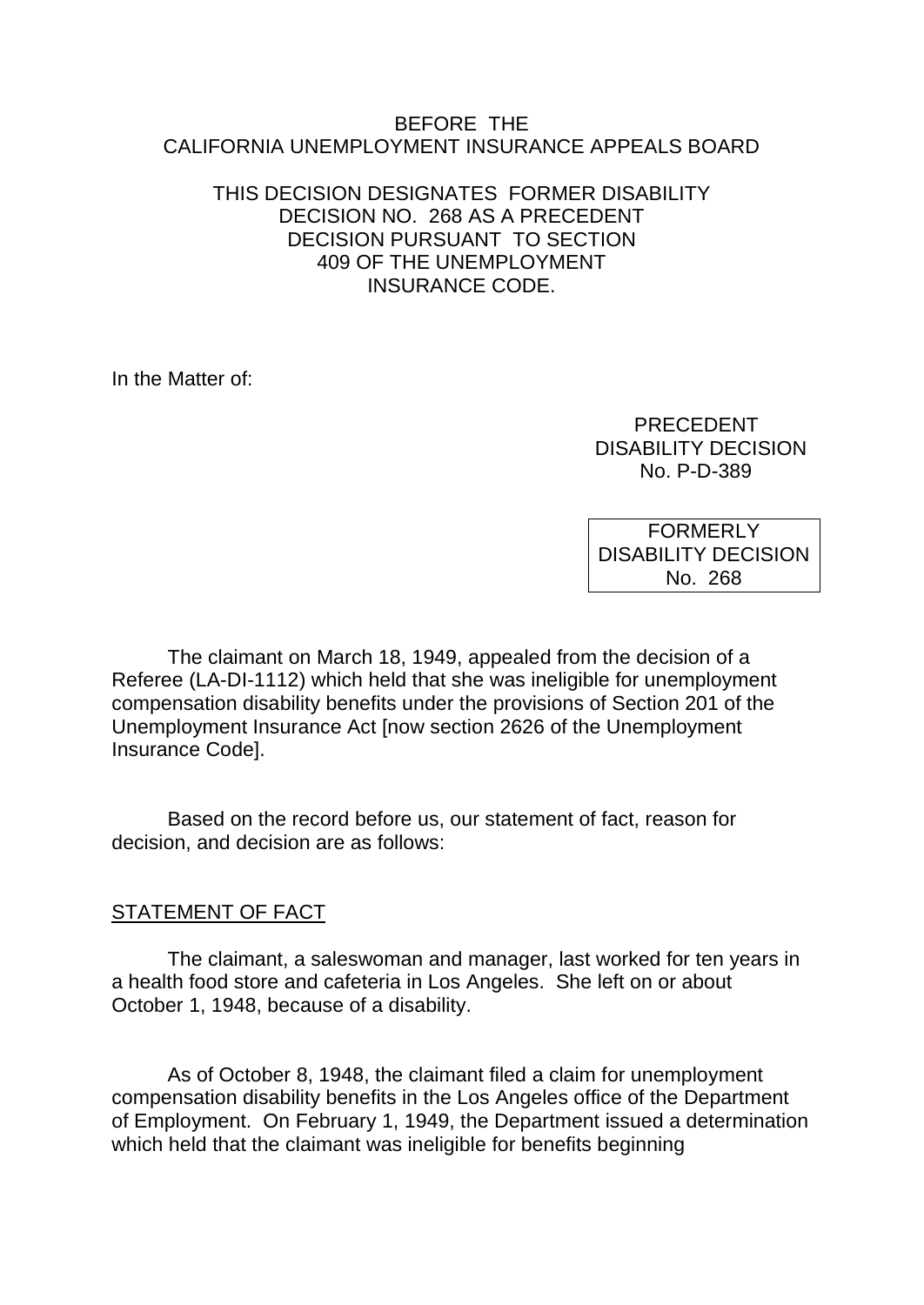January 17, 1949, under Section 201 of the Act [now section 2626 of the Unemployment Insurance Code] on the ground that she was then able to perform her regular or customary work.

The claimant's physician on December 14, 1948, certified that the claimant would be disabled until January 1, 1949, because of brachial plexis neuralgia. On January 11, 1949, the Department received a further statement from this physician which stated that the claimant had been under his care "since October 26, 1948, for cervical neuritis, migraine type headaches, and associated climacteric disorders. She is still receiving treatments and is not in condition to return to work yet."

On January 17, 1949, the claimant was examined by a physician to whom she had been referred by the Department. He reported that a complete physical examination revealed no definite objective findings, or definite evidence of any organic pathology and that in his opinion the claimant could perform her regular occupation as a salesclerk.

At the time of the hearing before the Referee on March 3, 1949, the claimant submitted another report from her physician which stated: "(The claimant) is suffering from a variety of complaints due to functional hypo-ovarianism attendant to the menopause. The chief symptoms are: Severe, recurrent migraine and cervical neuralgia. These symptoms incapacitate her from work."

The claimant testified that she was receiving treatment weekly and although her condition varied so that it was better at times, she was not able to work. She stated that a fibroid condition existed which gave her pain and that on January 4, 1949, she began having migraine headaches and as of the date of the hearing on March 3, 1949, other symptoms had developed. The claimant's daughter-in-law, with whom she lives, testified that the claimant had dizzy spells daily, that she planned to be available to help her out of bed for fear she would black out, and that the claimant had pain.

In her appeal to this Board, the claimant submitted a statement from another physician who examined her on March 15, 1949, and found her disabled because of menopausal arthritis, neurocirculatory asthenia, uterine tumor for which surgery was indicated, and hypothyroidism, and estimated she could not resume work prior to July 1, 1949. This statement is not in evidence.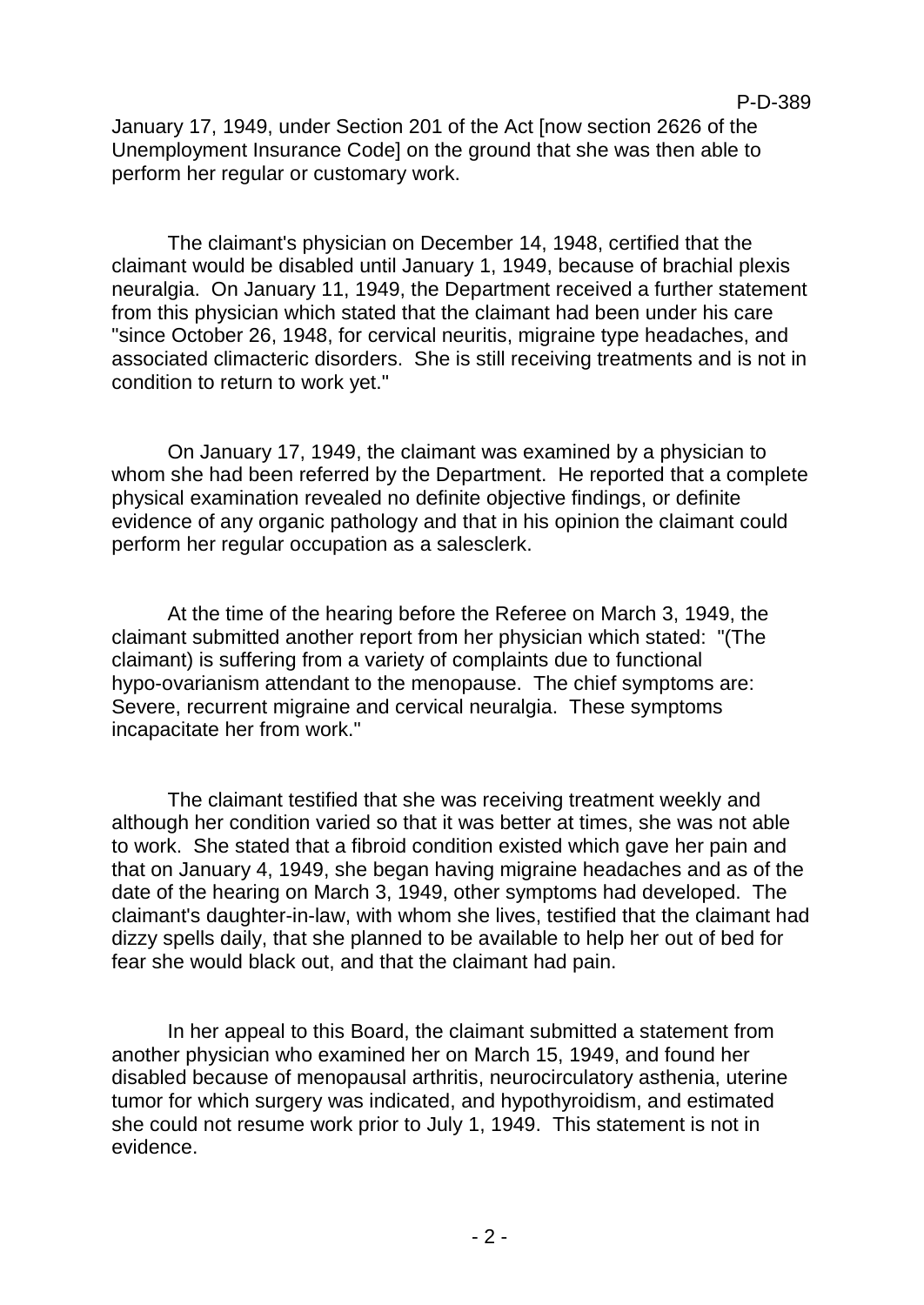## REASON FOR DECISION

The issue is whether the claimant continued to be disabled on and after January 17, 1949. In our opinion the evidence as a whole is sufficient to support a conclusion that the claimant was unable on and after January 17, 1949, to perform her regular or customary work because of a disability within the meaning of Section 201 [now section 2626 of Unemployment Insurance Code].

There is no provision in the Unemployment Insurance Act, or the regulations adopted pursuant thereto, which requires that a new first claim supported by another certificate of a physician must be filed during an uninterrupted period of disability. In such cases, it is sufficient to establish the existence of the disabling condition by proper medical evidence, or statement from the practitioner, and to prove that the period of disability has not been interrupted.

In this case, even assuming that the claimant's disability on and after January 17, 1949, was due to a new illness, a new claim supported by a physician's certificate is unnecessary since the period of disability was uninterrupted. As a matter of fact, however, the claimant's disability for the entire period was due to the same basic cause although there were some variations in the symptoms reported.

### DECISION

The decision of the Referee is reversed. Benefits are allowed on and after January 17, 1949, provided the claimant is otherwise eligible.

Sacramento, California, May 27, 1949.

### CALIFORNIA UNEMPLOYMENT INSURANCE APPEALS BOARD

MICHAEL B. KUNZ, Chairman

GLENN V. WALLS

PETER E. MITCHELL